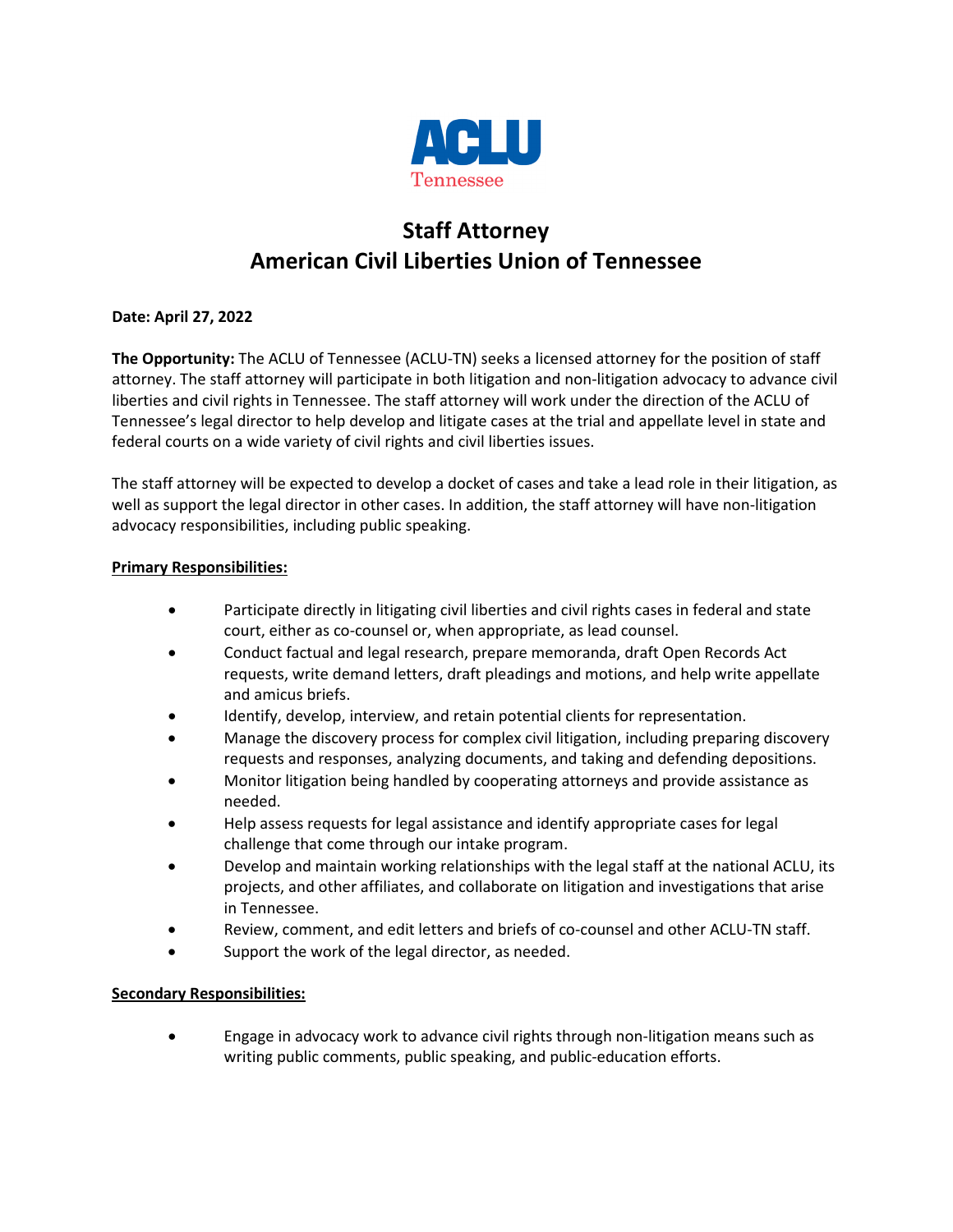- Work with ACLU-TN staff to implement integrated advocacy campaigns and high-impact strategies in collaboration with ACLU-TN's communications, legislative, advocacy, and legal programs.
- Occasionally speak to media.
- Perform other duties as assigned by the legal director.

# **Qualifications:**

- J.D. from an accredited law school with excellent academic achievement.
- At least two years of civil litigation, with a preferred emphasis in complex civil litigation, civil rights or constitutional law.
- Admitted to the Tennessee Bar (candidates who are eligible to immediately apply for admission to the Tennessee Bar will be considered).
- A strong understanding of, and demonstrated commitment to, civil liberties, civil rights, and the ACLU mission, with a preference for those with lived experience in ACLU's focus areas. Experience in non-profit advocacy or other community-based groups is also valuable.
- Exceptional writing and analytical skills are required. Judicial clerkships and/or experience litigating federal civil rights and civil liberties cases are a plus.
- Demonstrated skills in legal analysis, research, and strategic thinking.
- Substantive knowledge and understanding of constitutional law and civil liberties issues.
- Demonstrated skills in working independently, collaboratively, and under pressure.
- Excellent communication skills with both legal and non-legal audiences.
- Demonstrated ability to work cooperatively on a variety of projects with lawyers, other staff members, and with community organizations and coalitions.
- A commitment to diversity and a personal approach that values the individual and respects differences of race, ethnicity, age, gender, sexual orientation, gender identity and expression, religion, ability, and socioeconomic circumstance.
- Willing to work some evenings, weekends, and holidays.
- Willing to periodically work long and extended hours.
- Willing to occasionally travel locally/regionally as needed, including to prisons and jails.

# **Personal Characteristics:**

Ideally, the successful candidate will be:

- Personally committed to advancing ACLU-TN's values, mission, goals, and programs, with an understanding of the range of civil liberties issues and their implications, with preference for those with lived experience with these issues.
- Flexible, well-organized, reliable, creative, and energetic.
- Able to handle and prioritize multiple activities and responsibilities.
- Absolutely committed to the highest ethical and professional standards.
- A team player who is comfortable working in a small, tight-knit office environment.

# **Supervision:**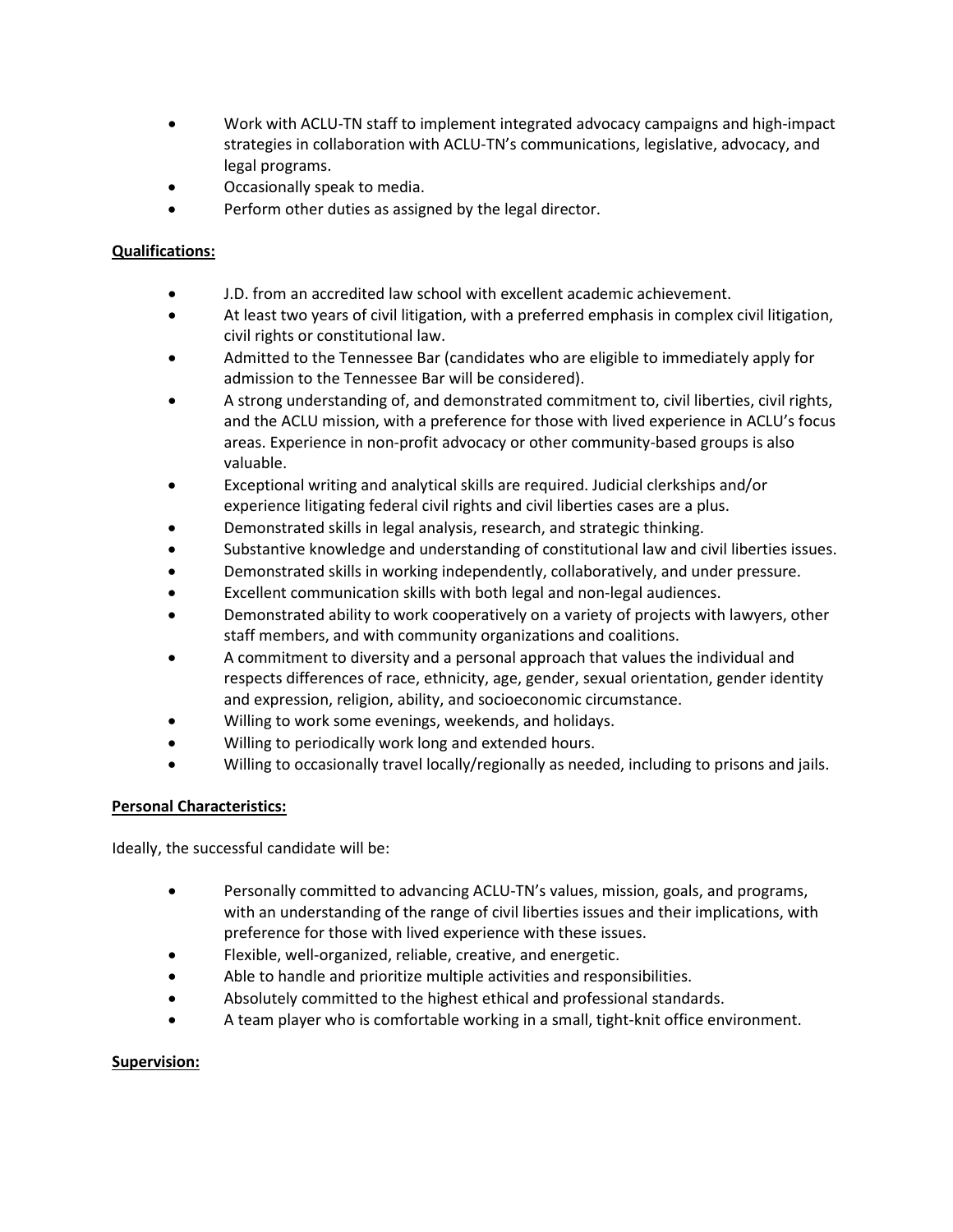The staff attorney will work within the legal department under the direct supervision of ACLU-TN's legal director. The staff attorney may also work on assignments with other departments, as needed.

The staff attorney will assist the legal director in the hiring and supervision of student law clerks. This position will be based in Nashville, Tennessee. Staff are currently working remotely with the expectation to return to in-office work.

#### **Compensation:**

Salary between the range of \$62,000 - \$71,000, based on experience. Excellent benefits offered, including 100% employer-paid comprehensive health insurance; dental, life, accidental and disability insurance; defined contribution plan (401K); vacation, sick and holiday leave.

## **How to Apply:**

Please submit **a single PDF titled "Staff Attorney Application – Your Name"** that includes a detailed letter of interest, resume, legal writing sample, and contact information for three references by Monday, May 16, 2022, to [jobs@aclu-tn.org,](mailto:jobs@aclu-tn.org) with the subject line "**Staff Attorney Application — Your Last Name**."

Applications will be accepted and reviewed until the position is filled, at which time the position will be removed from the ACLU/ACLU-TN websites. Qualified candidates may be asked to submit additional information, including performance samples, a law school transcript, and references from people with whom they have worked in the past. In your letter of interest, please indicate how you learned about the position.

*The ACLU of Tennessee is an equal opportunity employer. We value a diverse workforce and an inclusive culture. The ACLU of Tennessee encourages applications from all qualified individuals without regard to race, color, religion, gender, sexual orientation, gender identity or expression, age, national origin, marital status, citizenship, disability, veteran status and record of arrest or conviction, or any other characteristic protected by applicable law. Black people; Indigenous people; people of color; lesbian, gay, bisexual, transgender, queer, non-binary, gender-nonconforming and intersex people; women; people with disabilities; protected veterans; and formerly incarcerated individuals are all strongly encouraged to apply.*

*The ACLU of Tennessee makes every effort to assure that its recruitment and employment practices provide all qualified persons, including persons with disabilities, with full opportunities for employment in all positions. The ACLU of Tennessee is committed to providing reasonable accommodations for applicants with disabilities. Please do not hesitate to inquire at [jobs@aclu-tn.org](mailto:jobs@aclu-tn.org) if you believe you may need accommodations during the application or interview process.* 

**About the ACLU of Tennessee** – ACLU-TN, the state affiliate of the national ACLU, is a private, nonprofit, non-partisan public interest organization. ACLU-TN's mission is to translate the promises of the Bill of Rights into reality for all Tennesseans. ACLU-TN defends and advances civil liberties and civil rights through advocacy, coalition-building, community engagement and mobilization, and public education, legal and policy initiatives.